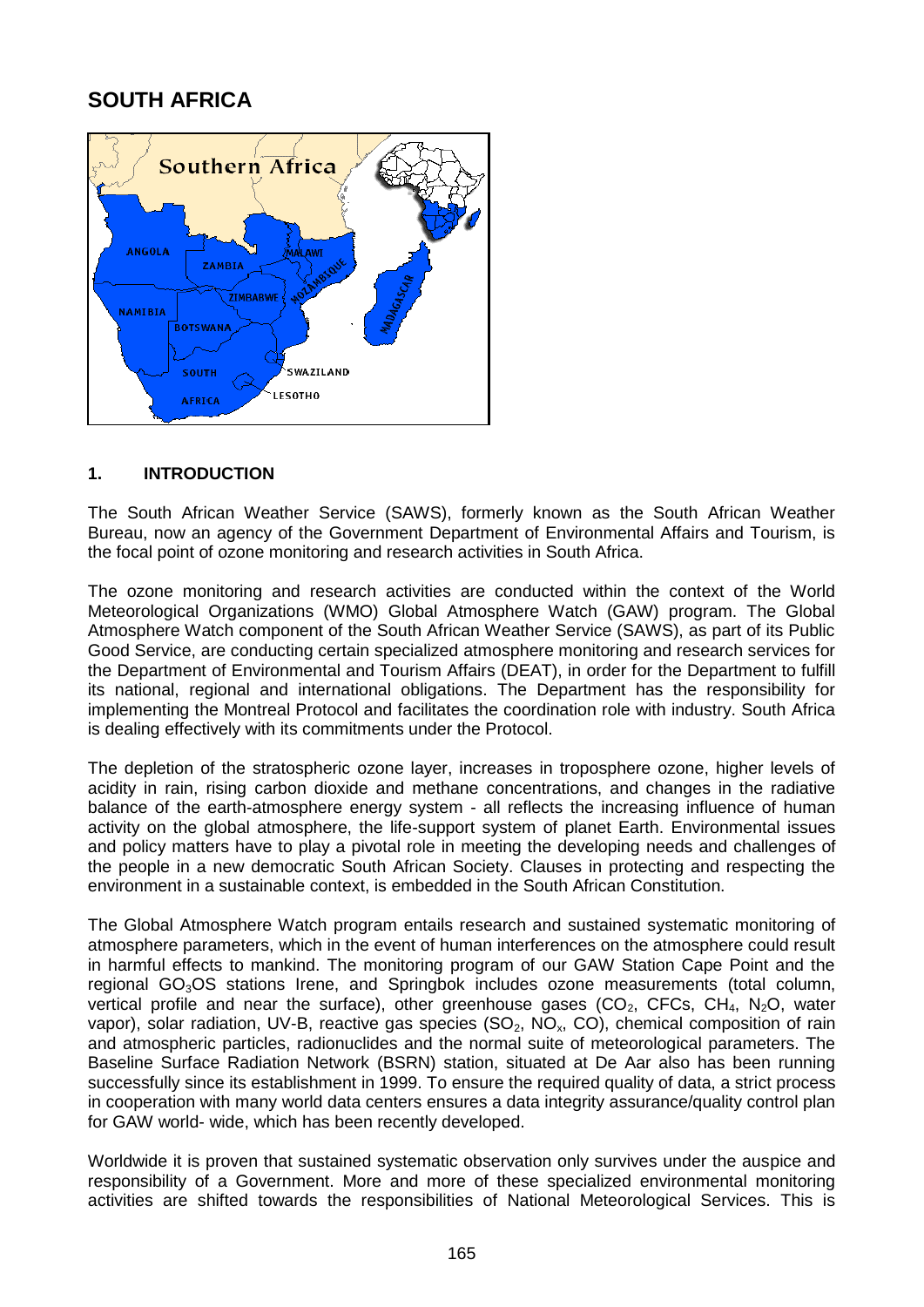undoubtedly a core service resulting from international agreements undertaken by government of the Republic of South Africa.

## **2. OZONE MEASUREMENTS**

The first South African ozone measurements were made during 1964 until 1972 with Dobson #089 operating from Pretoria. Reinstating South Africa's commitment to the Vienna Convention, the Weather Service now operates two Dobson ozone spectrophotometers, #089 at Irene near Pretoria (25.9 S, 28.2 E) since 1989, and #132 at Springbok (29.7 S, 17.9 E) since 1995. Both these instruments have been regularly calibrated with reference to the world standard.

A WMO/GAW International Comparison of Dobson Spectrophotometers (SAWB2000IC) was organized by the World Meteorological Organization and the South African Weather Service in close cooperation with the USA National Oceanic and Atmosphere Administration's Climate monitoring and Diagnostics Laboratory (NOAA/CMDL). This first Africa, WMO Region-I Intercomparison event was conducted in Pretoria from 18 March – 10 April 2000. In addition the Czech Hydrometeorological institute contributed by providing an expert to assist with the further training of Dobson operators. In conjunction a workshop was held where ozone experts presented several contributions related to monitoring total ozone and functions of the global ozone network. Dobson's from Tamanrasset – Algeria, Nairobi – Kenya, Victoria Airport - Seychelles, Boulder – USA, Irene and Springbok - South Africa, and Maun - Botswana participated.

The South African Dobson observation program includes daily total ozone measurements (mostly high quality direct sun observations), and weekday Umkehr observations during sunrise. On average 500 total ozone readings per month are collected, and weather permitting between 10 and 15 Umkehr measurements. Final Umkehr results are hampered by the inadequate knowledge that exists within our institution and collaboration partners are seeked for assistance.

Since November 1998, the Weather Service has been fortunate to reinstate its ECC RSG80-15GE Ozonesonde sounding program, which operated during the period 1990 until 1993. Weekly ozonesonde soundings are conducted. This data is shared with the Southern Hemisphere ADditional OZonesondes (SHADOZ) program from NASA, USA, which also is submitted to WOUDC. Since 2000, the Irene ozonesonde station was officially accepted into the SHADOZ network.

#### **3. ULTRAVIOLET- B RADIATION**

Since January 1994 the Weather Service has maintained a routine program for monitoring erythemally weighted UV-B radiation at Cape Town (34.0S, 18.6E), Durban (30.0S, 31.0E) and Pretoria (25.7S, 28.2E), De Aar (30.7S, 24.0E) and Port Elizabeth (33.9S, 25.5E). The equipment used in this network is the Solar Light Model 501 Robertson-Berger UV-Biometer. The program was motivated by and in collaboration with the School of Pharmacy at the Medical University of Southern Africa (MEDUNSA), near Pretoria.

Since December 2001, the UV-Biometers are directly linked on the Services wide area network, and available in real-time on the SAWS WWW-site. UV-B forecasts are also issued for the Cape Town, Durban and Pretoria-Johannesburg metropolitan areas since 1 December 1997. The main purpose of the UV-Biometer network is to make the public aware of the hazards of excessive exposure to biologically active UV-B radiation, and it contributes to the schools awareness programs for education. Regular enquiries from scholars are dealt with to satisfy their need to acquire more ozone and ultraviolet radiation knowledge.

Two UV-B narrow-band (~306nm) Kipp & Zonen sensors are located at the two Dobson sites to investigate possible trend correlation between ultraviolet radiation and total ozone.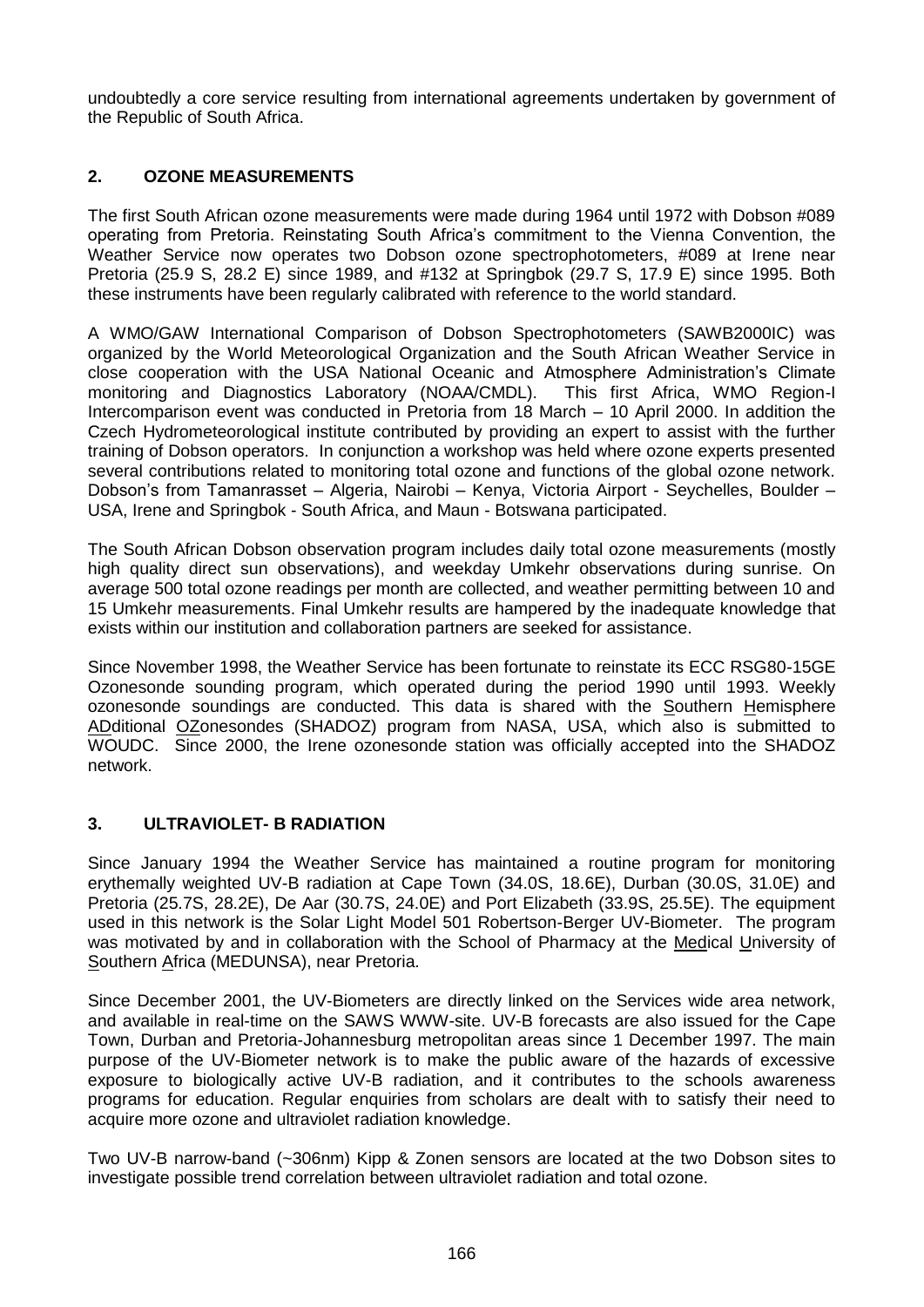## **4. GLOBAL ATMOSPHERE WATCH – CAPE POINT**

Since 1 April 1997, the Weather Bureau has taken over the Cape Point Global Atmosphere Watch (GAW) station at Cape Point (34.3S, 18.5E) from Council for Science and Industrial Research (CSIR). The Cape Point station is managed by the Weather Service and assisted by a scientific research partner, namely the Fraunhofer Institute for Atmospheric Environmental Research (IFU) in Garmisch, Germany.

Measurements include a wide range of parameters namely: - surface  $O_3$ , gases which lead to stratospheric ozone depletion such as: CFCl<sub>3</sub>, CCl<sub>2</sub>F<sub>2</sub>, CC<sub>l2</sub>F-CClF<sub>2</sub>, CH<sub>3</sub>CCl<sub>3</sub>, CCl<sub>4</sub> and N<sub>2</sub>O, ozone precursor gases in the troposphere such as CO,  $CO<sub>2</sub>$ , UV-A and UV-B radiation, Be, Pb<sup>210</sup> as some tracers of stratospheric air entering the troposphere, and various other meteorological parameters. Radon measurements to assists with the classifications of air masses arriving at Cape Point have been successfully established over the lat three years. The regular scientific audit from EMPA, Switzerland, continues to reveal very successfully surface ozone calibrations at the Laboratory.

## **5. OTHER NATIONAL AND INTERNATIONAL INVOLVEMENT**

Ozone and related research are conducted sporadically within the country, mostly at a few Academic institutions such as the University of Natal, Cape Town and Zululand. Research interest of the effects of ultraviolet radiation amongst the medical and environmental sectors has also become more pronounced.

During the **S**outhern **A**frican **F**ire **A**tmosphere **R**esearch **I**nitiative SAFARI 2000, and with SHADOZ cooperation, the frequency of ozone soundings was increased at Irene - South Africa, Lusaka - Zambia and Nairobi - Kenya to take part in the investigations of atmospheric pollutants, and the characteristics thereof over the southern African continent. SAFARI 2000 is an international regional science initiative being developed for Southern Africa to explore, study and address linkages between land-atmosphere processes and the relationship of biogenic, pyrogenic or anthropogenic emissions, and the consequences of deposition on the functioning of the biogeophysical and biogeochemical systems of southern Africa. Troposphere ozone is becoming an important monitoring and research topic to address and understand the pollution impacts of the region.

South Africa is also a member of the established WMO-Ad Hoc Committee on Dobson Operations, and is also represented as a current member of the International Ozone Commission (IO3C).

## **6. FUTURE PLANS**

In collaboration with various research institutes we still would like to utilize general circulation models for ozone and UV-B predictions. This will increase our understanding and ability to render a more efficient public service. The Weather Service is continuing with efforts to ensure real-time data availability on the SAWS WWW- site at http://www.weathersa.co.za

The installation of a Dobson Spectrophotometer #15 at Maun, Botswana is still unfortunately being delayed due to inadequate infrastructure.

During December 2001, the SAWS GAW program, in collaboration with Norwegian donor funding has established a surface ozone monitoring station at the South African National Antarctic Base (SANAE at 72S, 3W). We would like to extend our Antarctic GAW activities within the next few years, and partnerships with international role-players such as the Alfred Wegner Institute (AWI) for Polar and Marine Research from Germany, and members connected to the German, Neumayer Antarctic base is underway. Future plans also include the establishment of ozone monitoring